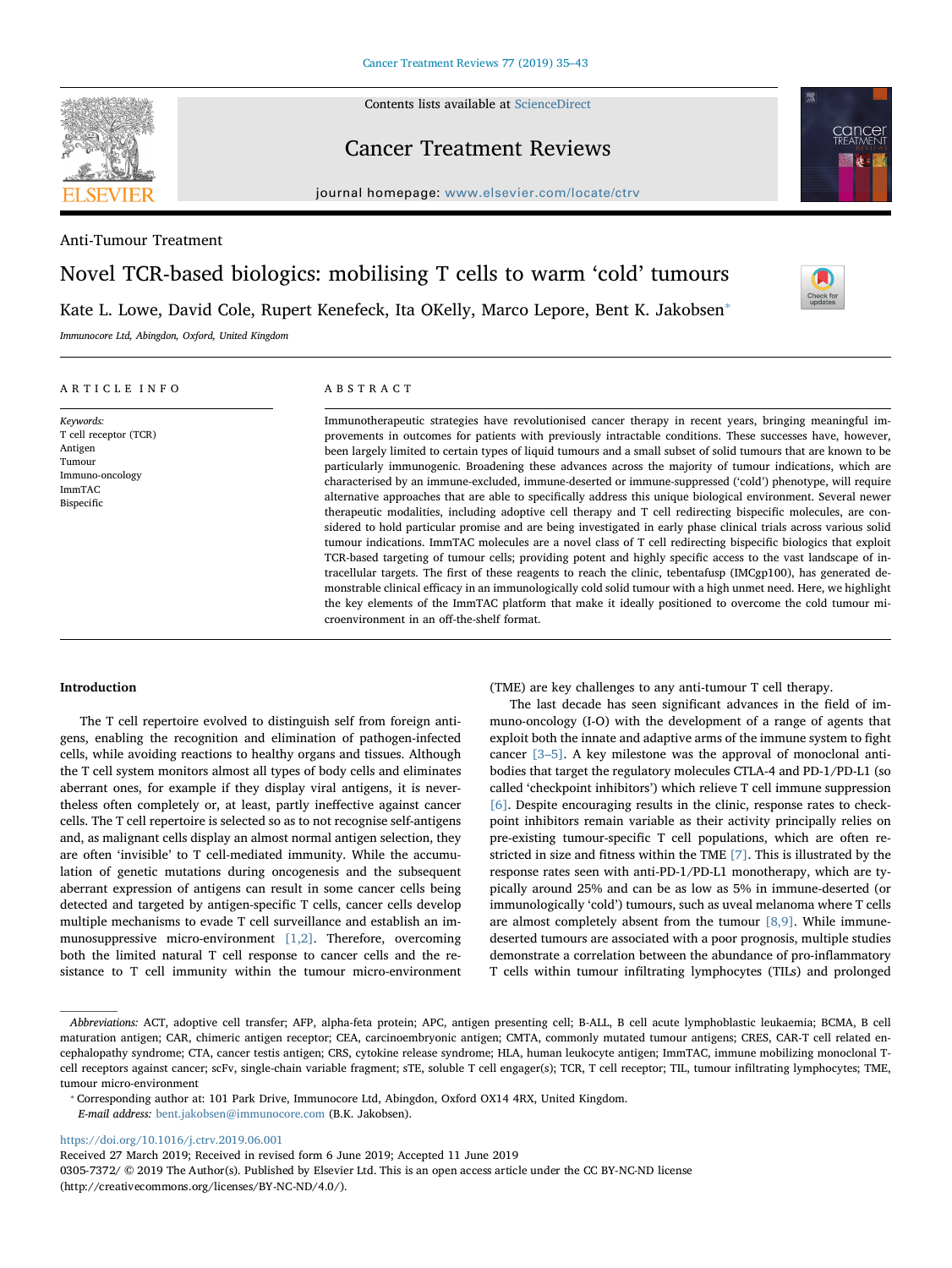survival, particularly in response to immunotherapy [10–[15\].](#page-7-0)

Accumulating clinical evidence supports the need to not only relieve T cell suppression, but to also develop strategies that promote the engagement and accumulation of cancer specific pro-inflammatory T cells within the TME [\[16\].](#page-7-1) Several approaches to direct T cells with antitumour activity within the TME are gaining traction (reviewed by [\[17\]](#page-7-2)). Among these approaches, adoptive T cell therapy and soluble T cell redirecting molecules show considerable promise. This review will focus on these approaches, with special attention to soluble T cell redirectors and in particular the  $ImmTAC<sup>1</sup>$  (Immune mobilising monoclonal TCRs Against Cancer) platform. The fundamental features of this new class of bispecific T cell engager, the biology that supports the technology, and the potential it presents in delivering efficacy against 'cold' tumours is considered.

#### Adoptive T cell therapy

Adoptive T cell therapy works on the paradigm of delivering increased numbers of antigen-specific T cells to the tumour by expanding the patient's own T cells ex vivo before adoptively transferring them back to the patient. Methods to enrich tumour-specific T cells for adoptive cell transfer (ACT) include expansion and selection of TILs or engineering the patient's T cells to express either antibody-based chimeric antigen receptors (CARs) or antigen-specific T cell receptors (TCRs) [\(Fig. 1\)](#page-2-0).

Cellular therapy has generated much interest and success in the I-O field fuelled by FDA approval of two anti-CD19 CAR-T cell therapies in 2017, Kymriah (tisagenlecleucel) and Yescarta (axicabtagene ciloleucel) for second-line treatment of adults with certain types of relapsed or refractory large B cell lymphomas and Kymriah for second-line treatment of patients up to 25 years of age with B cell precursor acute lymphoblastic leukemia (B-ALL). However, to date, efficacy of CAR-T cell therapies has been restricted to select haematopoietic lineages and they have shown little efficacy in solid tumours [\[18\].](#page-7-3) Limitations in tumour-specific target antigen identification as well as the nature of the ACT approach (single dose transfer and consequential irreversible onset of immune activity together with intensive preconditioning regimens) have restricted broad utility of this therapeutic approach. Also, severe cytokine release syndrome (CRS) and neurological toxicity manifesting as CAR-T cell related encephalopathy syndrome (CRES) have been observed in CD19 CAR-T cell therapy clinical trials [19–[21\].](#page-7-4) A myriad of factors is thought to contribute to the exacerbation of symptoms, including the nature of the disease indication, CD19-antigen expression profile, preconditioning regimen and the nature of the CAR construct [\[20,21\].](#page-7-5) Encouragingly, recent targeting of B cell maturation antigen (BCMA) by a second generation CAR construct for treatment of multiple myeloma reported both a manageable safety profile and promising efficacy data [\[22\]](#page-7-6). Outside of CAR-T cell therapy, T cells engineered to express affinity-enhanced antigen-specific TCRs to the NY-ESO-1 antigen have demonstrated the first example of T cell adoptive therapy responses in solid tumours for ACT second-line treatment of patients with soft tissue sarcomas [\[23\]](#page-7-7).

Fuelled by a growing enthusiasm in the field due to encouraging early clinical results, significant efforts are underway to overcome the current hurdles for adoptive T cell therapy, including the requirement for patient preconditioning and the elevated costs associated with specialised sites for T cell expansion and engineering.

# T cell engaging bispecific molecules

An attractive and promising alternative to adoptive T cell therapy is the redirection of native T cells to target cells within the tumour. T cell redirectors are soluble chimeric proteins with an antigen recognition

domain and a T cell engaging domain. The combination of antigen recognition and T cell engaging domains enables polyclonal activation of T cells independently of their TCR specificity. In contrast to ACT, T cell redirectors offer the possibility of using off-the-shelf molecules in a doseable manner, which presents fewer challenges for both manufacturing and administration to patients.

T cell redirector molecules almost universally employ an anti-CD3 scFv as the T cell engaging moiety, due to its ability to efficiently trigger T cell activation and to only do so when immobilised on a target cell. Generally, the affinity of the anti-CD3 scFv is tuned to maintain monomeric specificity so as to avoid non-specific crosslinking of CD3. However, bivalent CD3 binding is also being explored [\[24,25\].](#page-7-8)

While an almost universal T cell engaging moiety is utilised, two distinct classes of targeting domains (TCR or antibody-based domains) have been applied to date to target specific antigens ([Figs. 1](#page-2-0) and [2](#page-3-0)).

# Antigen recognition

TCRs are expressed on the T cell surface in complex with CD3 signalling components and show specificity toward linear peptide antigens (typically 8–20 amino acids in length) derived from intracellular, cell surface or extracellular proteins in complex with human leukocyte antigen (HLA). Specificity is mediated by six hypervariable loops (complementary determining regions (CDRs)) that form the antigen binding site. TCRs dock onto peptide-bound HLA (pHLA) complexes using a conserved canonical binding mode, forming a large binding interface between the TCR and pHLA. This large binding interface enables broad contacts across both the peptide backbone and the HLA heavy chain to be achieved. TCRs are selected in the thymus to bind weakly to self-pHLA, ensuring HLA-restriction and limited self-reactivity of T cells in the periphery [\[26\].](#page-7-9) Natural TCRs typically have affinities in the 0.1-500  $\mu$ M range, where 1  $\mu$ M is considered 'high affinity'. Even within this range, the cumulative strengths of the TCRs (i.e. avidity) allows the T cell to recognise cells presenting just a small number of a particular pHLA molecule [\[27\].](#page-7-10)

ImmTAC molecules are first-in-class soluble T cell engagers (sTE) that use TCRs to target tumour cells. The ImmTAC platform utilises an affinity-enhanced soluble TCR, incorporating proprietary TCR technology, fused to an anti-CD3 scFv T cell engaging domain ([Fig. 1\)](#page-2-0) [\[28\]](#page-7-11). TCR affinity to a tumour-specific antigen is enhanced up to severalmillion-fold ( $K_D \sim pM$ ) to enable T cell redirection to target cells presenting as few as 10–50 pHLA antigens, ([Table 1](#page-3-1)) [29–[31\]](#page-7-12). By combining a high affinity TCR and an optimised anti-CD3 scFv in a soluble format, ImmTAC molecules are able to bind their intended target with a long half-life, and therefore efficiently redirect T cells to tumour cells displaying low target density on their surface. A key advantage of employing a high affinity TCR moiety is that it provides ImmTAC molecules with a unique ability to target the vast pool of intracellular antigens that cannot currently be accessed by antibody-based bispecific molecules [\(Fig. 2\)](#page-3-0).

The structural and biophysical mechanisms used by antibodies to recognise protein antigens are fundamentally distinct from that of the TCR-pHLA interaction. The antibody-antigen binding interface is formed of two polypeptide chains contributing six hypervariable loops that come together to form the antibody binding fragment (Fab) which bind only cell surface and extracellular antigens in vivo. Compared to the large binding interface formed between TCR-pHLA, the antibody binding footprint tends to be more focussed and recognises diverse epitopes of different shapes and structures [\[32\].](#page-7-13)

Engineering TCRs as soluble entities is a significant technical challenge, not least because of their inherent instability when not embedded within a membrane but also due to their propensity to aggregate in solution [\[33\].](#page-7-14) The technical challenges associated with the development of soluble TCR technology is reflected by the limited number of TCR-based T cell redirectors in clinical studies (currently <sup>1</sup> ImmTAC is a registered trademark of Immunocore Ltd.  $\qquad \qquad$  only three derived TCR-based T cell redirectors (all from the ImmTAC

<span id="page-1-0"></span>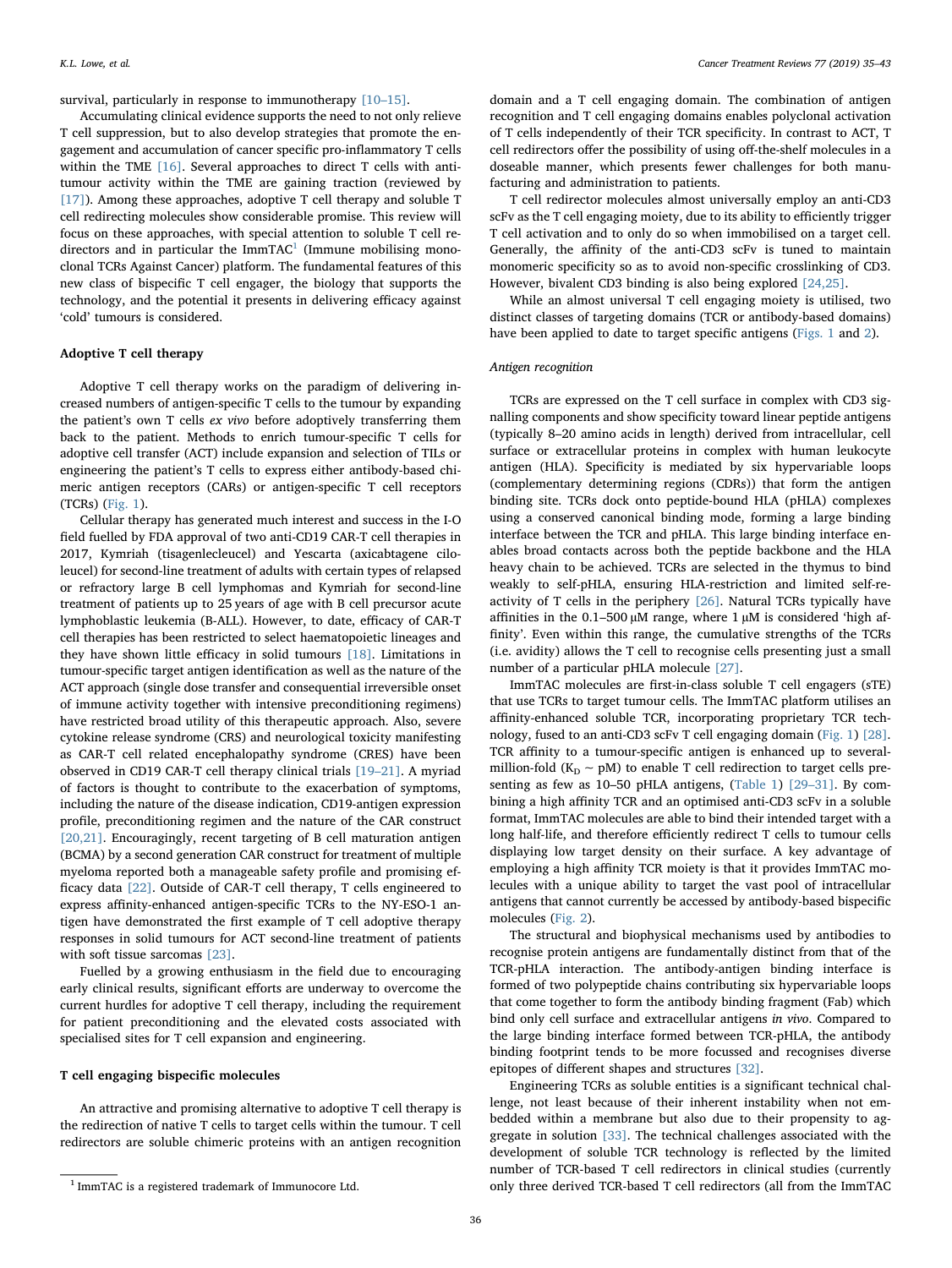<span id="page-2-0"></span>

Fig. 1. Schematic overview of the different platforms of T cell redirecting immuno-oncology agents categorised on the use of a cell-based versus soluble approach and the use of an antibody versus TCR antigen targeting system. Chimeric antigen receptor (CAR)-T cells are generated by expanding a patient's T cells ex vivo to present a CAR formed of an extracellular single-chain variable fragment (scFv) tumour antigen-targeting domain (yellow) followed by a variable length spacer/hinge, transmembrane region and T cell signalling domains (e.g. CD28, 4-1BB or ζchain) before ACT back to the patient. Examples of soluble bispecific antibodies that have reached clinical development are shown, where yellow domains depict tumour antigen binding sites, orange domains depict CD3 antigen binding sites and grey domains depict heavy chain components. Triomab; IgG format with two antigen-targeting domains formed of variable heavy (VH) and variable light (VL) chains, Duobody; IgG format with two VH/VL antigen-targeting domains and a silenced Fc domain, CrossMAb (2:1 format); IgG format with three VH/VL antigen targeting domains and a silenced Fc domain, Bispecific Engagement by Antibodies based on T cell receptor (BEAT); IgG format with one VH/VL, one scFv targeting domain and the Fc region silenced and engineered to mimic the TCR, Dual Affinity Re-Targeting (DART); two VH/VL targeting domains linked as shown and stabilised by a disulphide bond, Bispecific T cell Engagers (BiTE); two VH/VL regions engineered as scFvs and connected by flexible linker peptides. TandAb; four VH/VL targeting domains linked as shown and ImmunoTherapy antibodies

(Itab) two VH/VL targeting domains linked as shown. TCR-transduced T cells are generated by expanding a patient's T cells ex vivo to present engineered affinityenhanced TCRs for ACT. Tumour infiltrating lymphocytes (TILs) are selected and expanded from a patient ex vivo before ACT. ImmTAC molecules are soluble TCRs stabilised by a disulphide bond and fused to an anti-CD3 scFv. (For interpretation of the references to colour in this figure legend, the reader is referred to the web version of this article.)

platform) are in clinical trials compared to more than 30 antibodybased molecules [\[24,34](#page-7-8)–36].

To date, two antibody-based soluble bispecific T cell engagers have received market approval. The first to receive market approval (since withdrawn), Removab (catumaxomab), adopts a tri-functional antibody format (Triomab) replacing one tumour antigen binding domain with an anti-CD3 T cell binding domain to deliver a three-armed anti-tumour response against EpCAM-positive solid tumours in treatment of malignant ascites ([Fig. 1\)](#page-2-0) [\[37\].](#page-7-15) Catumaxomab was delivered locally (intraperitoneal) to avoid broad systemic immune activation by the Fc domain. Platforms that remove the Fc domain face greater technical challenges in purification, solubility and stability, but have the potential to be more broadly applicable and deliver higher penetrance into the solid tumour microenvironment based on their smaller size [\[36\]](#page-7-16). The second approved soluble bispecific T cell engager, Blincyto (blinatumomab), was developed as a bispecific T cell engager (BiTE) composed of two scFv domains, one targeting CD19 on B cell-derived tumours and the other targeting CD3 to engage T cells [\(Fig. 1](#page-2-0)) [\[38,39\]](#page-7-17). Blinatumomab was licensed in 2015 for the treatment of refractory B cell precursor Acute Lymphoblastic Leukemia (R/R B-ALL) [\[19,40,41\]](#page-7-4). Despite response rates against R/R B-ALL of up to 42.9%, BiTE's have yet to demonstrate efficacy against other tumours in large patient cohorts [\[34\]](#page-7-18). Other examples of anti-CD3 T cell engaging bispecific antibody platforms to progress to clinical development for treatment of various haematopoietic and solid tumours indications include Duobody [\[42\]](#page-7-19), CrossMab [\[43,44\]](#page-7-20), Bispecific Engagement by Antibodies based on T cell receptor (BEAT) molecules [\[45\],](#page-7-21) dual-affinity re-targeting (DART) antibodies [\[46\]](#page-7-22), Tandem diabodies (TandAb) [\[47\],](#page-7-23) and ImmunoTherapy antibodies (ITab) [\[48\]](#page-7-24) ([Fig. 1\)](#page-2-0).

The most advanced ImmTAC molecule, tebentafusp (IMCgp100), redirects T cells toward HLA-A\*02:01-positive melanoma cells presenting a specific peptide derived from the melanoma-associated antigen gp100. Early trial data using this molecule has demonstrated clinical efficacy as a monotherapy against the gp100-positive tumour, uveal melanoma [\[49\]](#page-7-25).

#### Targetable cancer antigens

An ideal cancer antigen is expressed at sufficiently high levels on cancer cells to trigger tumour recognition, and is absent or presented at lower levels on normal cells such that no response is induced [\[50\]](#page-7-26). Three key groups of cancer targets include the cancer testis antigens (CTAs), lineage marker antigens, and overexpressed antigens that show upregulated expression on cancer cells over normal cells [\[50\].](#page-7-26)

Therapeutic antibodies, designed to bind to cells presenting > 10,000 epitopes, can selectively target overexpressed tumour antigens with low-level expression on normal tissues. An example is the CEAtargeted BiTE, where preclinical evaluation showed that a threshold of 10,000 CEA-binding sites was required for efficient tumour cell killing, with no T cell-mediated killing observed in normal cells expressing < 2000 CEA-binding sites [\[43\].](#page-7-20) Similarly, specific targeting of HER-2 and EGFR-over expressing tumours using a HER-2 BiTE, EGFR monoclonal antibody (nimotuzumab) or EGFR BiTE was critically dependent on identifying the optimal nM affinity to deliver efficacy in the absence of on-target, off-tumour activity on normal cells [51–[53\]](#page-7-27).

ImmTAC molecules are designed to redirect T cells toward tumour cells displaying low levels of antigens and are therefore uniquely placed to target both intracellular and extracellular protein antigens presented by HLA. More than 90% of the 19,613 protein coding genes have validated peptide targets that could be targeted by ImmTAC molecules. In comparison, only 7.6% (1492) of proteins are validated as being represented on the cell surface and potentially could be accessed by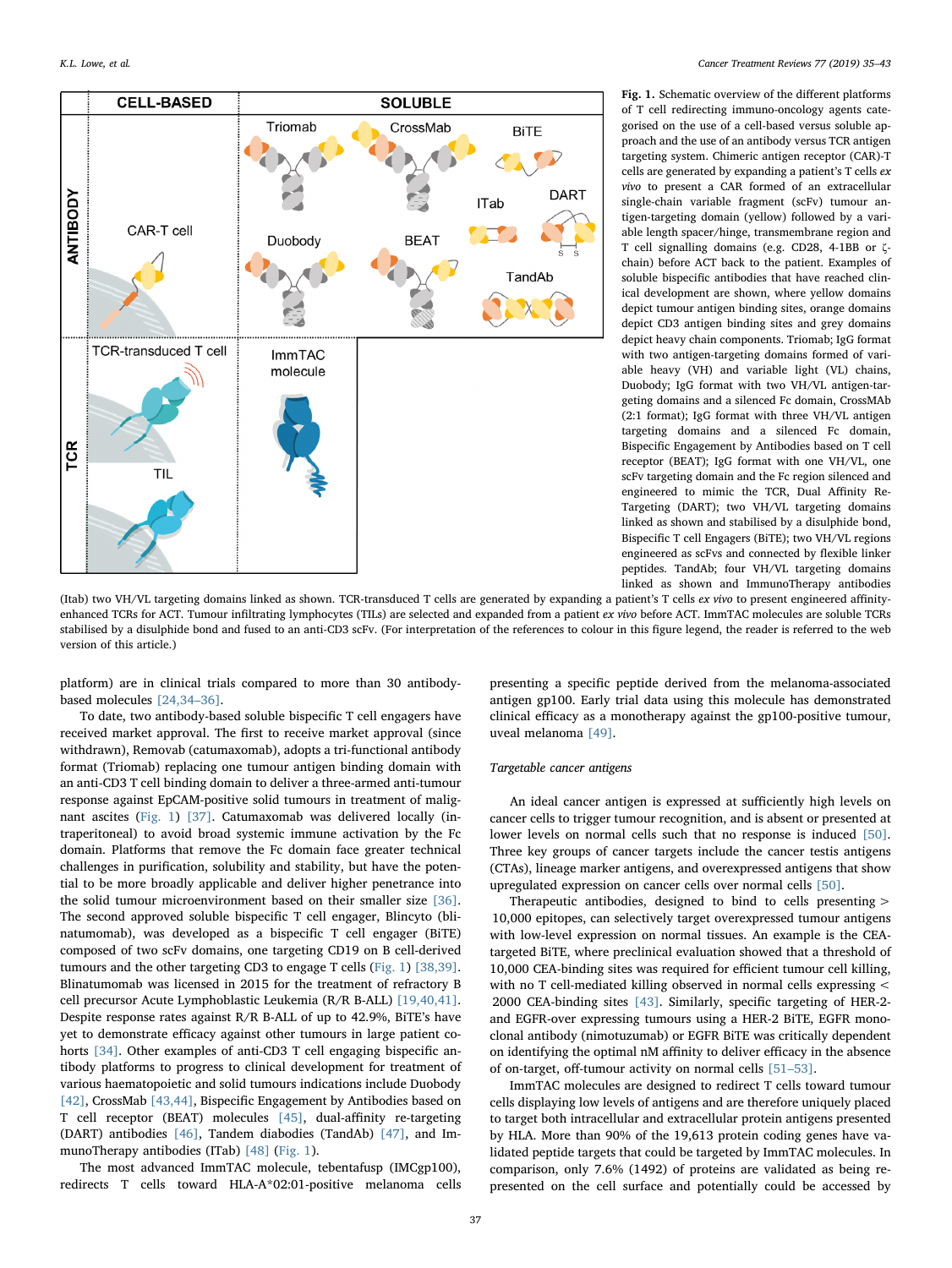<span id="page-3-0"></span>

Fig. 2. Recognition of tumour antigens displayed as protein (A) or as peptide on the surface of HLA (pHLA) (B) for recognition by antibody-based BiTE molecules or TCR-based ImmTAC molecules, respectively. (A) BiTE molecules recognise cell surface proteins via their scFv antigen targeting domain and recruit T cells via their anti-CD3 scFv domain. Anti-CD3 mediated T cell engagement induces downstream signalling events that activate mechanisms of T cell cytotoxicity (including cytokine release) causing target cell killing. (B) Intracellular proteins are processed and presented on the cell surface by HLA. ImmTAC molecules recognise pHLA via their high-affinity TCR targeting domain and recruit T cells via their anti-CD3 scFv domain. (C) Higher magnification schematic to demonstrate the bispecific targeting of both ImmTAC molecules and BiTE molecules.

### <span id="page-3-1"></span>Table 1

Characteristics of BiTE, TCR mimic antibodies and ImmTAC molecules.

|                                                                | BiTE's             | TCR-mimic antibodies | ImmTAC molecules   |
|----------------------------------------------------------------|--------------------|----------------------|--------------------|
| Targeting cell surface antigens                                | Yes                | No                   | No                 |
| Targeting intracellular antigens                               | No                 | Yes                  | Yes                |
| HLA-restricted                                                 | No                 | Yes                  | Yes                |
| Affinity for target antigen                                    | Med                | High                 | Very High          |
|                                                                | $(K_D \text{ nM})$ | $(K_D nM)$           | $(K_D \text{ pM})$ |
| Lowest number of epitopes shown for specific target cell lysis | ~10,000            | -                    | $~10 - 50$         |
| Specificity for target antigen                                 | High               | Low                  | High               |

<span id="page-3-2"></span>\* Undetermined due to low reported specificity. BiTE; Bispecific T cell Engager, TCR; T cell receptor, ImmTAC; Immune mobilising monoclonal TCR Against Cancer, HLA; human leukocyte antigen.

antibody-based bispecific T cell redirectors [\[54\]](#page-7-28). This ability of TCRs to access dysregulated intracellular proteins in tumours substantially extends the gamut of druggable targets for I-O, with clear clinical potential.

CTAs are an attractive class of antigen with a unique tumour expression pattern, for which expression on normal tissues is generally restricted to male germ cells that are devoid of HLA-class I and therefore cannot present antigens to T cells [\[55\].](#page-7-29) The first ImmTAC molecule to target a CTA, IMCnyeso, entered the clinic in 2018, followed by IMC-C103C in 2019 for treatment of various solid tumour indications (NCT03515551 & NCT03973333). Both molecules target their respective antigens, NY-ESO-1 and MAGE-A4, respectively, with low pM affinity, enabling potent and specific activation against a low-level target, as validated by a comprehensive in vitro preclinical testing package [\[56\].](#page-7-30)

In addition to CTAs, lineage-restricted proteins represent attractive

targets for the ImmTAC platform. Efficacy has been observed for an ImmTAC molecule (IMCgp100) targeting gp100 (a melanocyte lineage antigen overexpressed in melanoma) in patients with both metastatic cutaneous and uveal melanoma. Normal tissue expression of gp100 found in melanocytes was consistent with clinically manageable skin rash observed in responding patients as predicted from preclinical studies [\[49,56,57\].](#page-7-25)

Beyond CTAs and lineage marker antigens, commonly mutated tumour antigens (CMTA) offer an additional opportunity to expand the repertoire of novel cancer targets available. CMTAs are derived from tumour-specific somatic mutations that, due to their de novo generation, are not presented during thymic selection and thus have the potential to exhibit heightened immunogenicity and act as model targets for cancer immunotherapy [\[58\]](#page-7-31). Importantly, CMTAs are distinct from patientspecific neoantigens as they are found in a larger population of patients. While neoantigens are attractive targets for personalised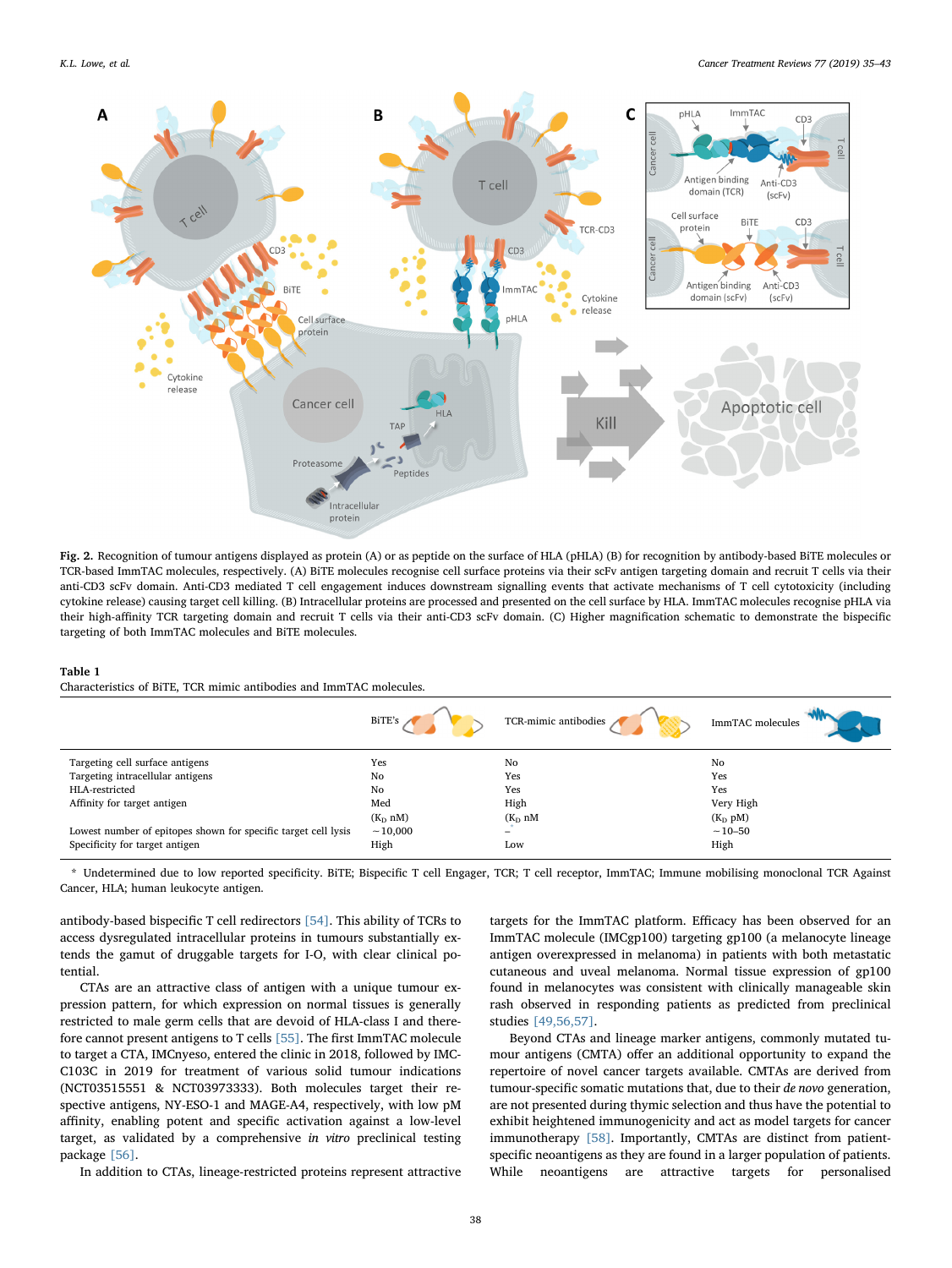K.L. Lowe, et al. *Cancer Treatment Reviews 77 (2019) 35–43*

immunotherapeutic approaches, they have utility for universal off-theshelf therapies is challenging [\[59,60\]](#page-7-32). CMTAs generated by recurrent mutations arising from 'driver' genes, such as BRAF and KRAS, that are specific to certain indications and expressed in broad patient populations, represent promising targets for these off-the-shelf therapies [\[61\]](#page-7-33).

# Targeting intracellular antigens

By utilising a TCR targeting domain for recognition of intracellular antigens, ImmTAC molecules have access to  $> 10$  fold more potential cancer targets than current soluble antibody-based bispecific molecules, thus broadening opportunities across haematological malignancies and solid tumours.

The potential to access intracellular antigens is so attractive that several approaches have been explored to utilise antibodies to tap into the vast landscape of TCR-restricted intracellular antigens, including the development of antibodies against specific pHLA complexes (TCRmimic antibodies). However, because antibodies are not naturally selected to recognise pHLA, engineering them to do so is challenging [\[32\]](#page-7-13).

In an early attempt to generate antibodies that recognise a pHLA complex, the binding affinity of the TCR-mimic antibody to MAGE- $1_{161-169}$ –HLA-A\*01:01 was shown to focus on the HLA α1 helix with no contact between the antibody and N-terminal MAGE-A1 peptide residues [\[62\]](#page-7-34). A similar phenomenon was reported nearly a decade later, where the binding affinity of a TCR-mimic antibody engineered to recognise WT- $1_{126-134}$ –HLA-A\*02:01 was again focussed on the HLA, this time making contacts with only the N-terminal peptide residues [\[63\]](#page-7-35). In an encouraging study by Steward-Jones et al., a TCR-mimic antibody engineered to bind to NY-ESO-1<sub>157-165</sub>-HLA-A\*02:01 epitope was shown to adopt a TCR-like canonical binding geometry [\[64\]](#page-7-36). However, functional cellular analysis of the antibody as a CAR-construct showed specificity could only be achieved using lower affinity variants reminiscent of a natural TCR and thus was not relevant as a soluble therapeutic [\[65\]](#page-7-37). Specificity analysis of a TCR-mimic antibody to PRAME300-309–HLA-A\*02:01 was inconclusive. The molecule delivered mixed results in in vitro cellular assays with good specificity towards a panel of cell lines and whole blood but had a high degree of tolerance for alanine substitution at all peptide positions with the exception of positions 8 and 9 (indicating a potential for cross reactivity) [\[66\]](#page-7-38). More promising was the report describing a TCR-mimic antibody towards the EBV426-434CLGGLLTMV–HLA-A\*0201 antigen, which displayed a bellshaped distribution of contacts across the peptide backbone. However, cross-reactivity analysis of the lead higher affinity variant (∼34 nM) indicated that this molecule was not sufficiently specific to progress for further development [\[67\].](#page-7-39) To date, the only TCR-mimic antibody to progress for clinical development is the 8F4 antibody targeting the myeloid protein epitope PR1 (VLQELNVTV)–HLA-A\*0201 for the treatment of acute myeloid leukemia (AML) [\[68\].](#page-7-40)

Taken together, advances in hybridoma and phage display technologies have enabled the production of dozens of high affinity TCRmimic antibodies targeting diverse cancer and viral antigens [\[69\];](#page-7-41) yet, while antigen binding affinities in the picomolar range have been reported [\[70\]](#page-7-42), the achievable specificity of TCR-mimic antibodies towards the linear peptide target remains questionable ([Table 1](#page-3-1)). In the CAR-T cell therapy format, where the affinity requirements appear lower, the clinical development of TCR-mimic antibodies has shown greater progress, with a TCR-mimic antibody recognising alpha-feta protein (AFP) entering clinical trials for hepatocellular carcinoma with early data showing response in 3 of 6 treated patients with no reported CRS or drug-related neurotoxicity [\[71,72\]](#page-8-0).

To advance the development of soluble bispecific T cell engagers, TCR-mimic antibodies developed to shift the binding focus away from HLA and establish broader contacts across the peptide would be attractive [\[73\]](#page-8-1). This remains an appreciable challenge given the complex underlying dynamics governing TCR-peptide affinity and specificity

that remain to be fully elucidated [\[74,75\]](#page-8-2).

### Immunology of T cell redirection

Antibody-mediated T cell redirection was first proposed over 30 years ago [\[76\],](#page-8-3) and in 2009, the first antibody-bispecific T cell redirector (Triomab; catumaxomab), employing an anti-CD3 effector function, entered clinical trials [\[37\]](#page-7-15). Anti-CD3 remains the most widely used T cell engaging effector function due to its ability to mimic TCRmediated T cell activation.

Our current understanding of the biology and in particular the molecular and cellular mechanisms downstream of CD3 engagement comes predominantly from studies performed in vitro and in preclinical models. As yet, there is limited information from the clinic regarding the processes that promote or limit the therapeutic activity of sTE in patients. Dissecting the positive and negative contribution of the individual immunological machinery involved in the response will require substantially more clinical data. Developing technologies that enable the required depth of analysis of clinical data is critical to advance our understanding of both the mode of action of T cell redirector molecules and resistance mechanisms that limit their efficacy.

Evidence to date supports the notion that sTE induce polyclonal T cell responses by promoting activation of CD4+ and CD8+ T cells, associated with the release of pro-inflammatory cytokines (such as IFNγ, TNF-α, IL-2 and IL-6) and killing of tumour cells, predominantly mediated by the perforin/granzyme system [\[34,77\]](#page-7-18). IMCgp100, the most clinically advanced ImmTAC molecule, has been shown in vitro to redirect CD8+ T cells, and to a lesser extent CD4+ T cells, to tumour cells displaying very low levels of targets on their surface [\[78\].](#page-8-4) In addition, redirected T cells, including effector and memory cells, released inflammatory cytokines (TNF-α, IFN-γ, IL-2 and IL-6) and chemokines (macrophage inflammatory protein-1a-b, interferon-c-inducible protein-10, monocyte chemoattractant protein-1), but failed to secrete Th2 (i.e.IL-4) and immune-suppressive (i.e. IL-10) cytokines, which have been shown to impair and counteract anti-tumour immunity [\[79\]](#page-8-5). These data suggest that IMCgp100 administration to patients might result in: (i) activation of TILs, (ii) recruitment of circulating T cells within the TME and (iii) stimulation/mobilisation of other immune cells. Thus, IMCgp100 might promote polyfunctional and complementary responses in patients, the coordinated occurrence of which are considered essential for effective anti-tumour immunity [\[80\]](#page-8-6). Consistent with this hypothesis are clinical observations of lymphocyte mobilisation, serum cytokine increase, evidence of CD8+ PD-1+ T cell infiltration into the tumour bed that were associated with prolonged survival and tumour shrinkage in a significant fraction of advanced uveal melanoma patients treated with IMCgp100 [\[49\].](#page-7-25)

Manageable skin toxicity closely associated with clinical response is also found in these patients. Whether this is a consequence of an on target / off-tumour effect, due the concomitant expression of gp100 in normal melanocytes, or results from a target independent systemic immune response driven by IMCgp100 and homing to the skin, warrants further investigation. Strikingly, metastatic uveal melanoma is characterised by a very poor prognosis and a significant unmet need, with survival largely unchanged in the last 50 years and no proven standard of care treatment for metastatic patients. Initial results with IMCgp100 suggests that it can trigger a systemic and clinically relevant immune response to target a solid tumour classified as poorly inflamed and non-immunogenic, highlighting the therapeutic potential of the ImmTAC platform and its anticipated applicability in multiple cancer indications.

In vitro, IMCgp100 promotes the cross-presentation of tumour antigens by antigen presenting cells (APCs) [\[81\]](#page-8-7). In patients, this could lead to the priming of endogenous T cells specific for antigens released by dying cancer cells, a phenomenon known as epitope spreading [\[82\]](#page-8-8). Epitope spreading is considered necessary to stimulate self-sustaining and long-lasting anti-tumour immune responses [\[83\]](#page-8-9). Several I-O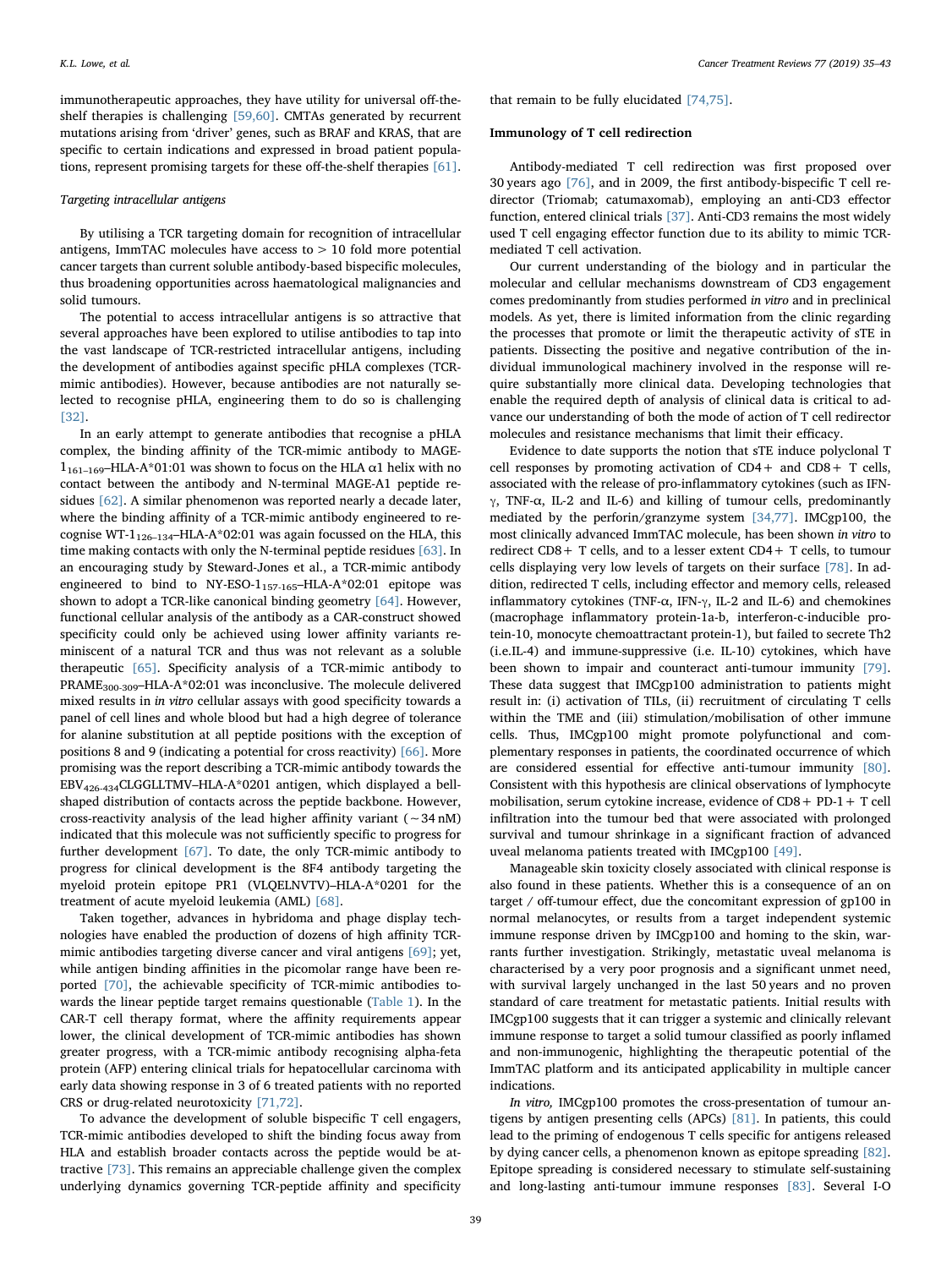K.L. Lowe, et al. *Cancer Treatment Reviews 77 (2019) 35–43*

treatments, including checkpoint inhibitors, sTE, ACT and oncolytic viruses have reported evidence of epitope spreading in both preclinical models and clinical studies [\[73,83\].](#page-8-1) Whether epitope spreading occurs in advanced uveal melanoma patients treated with IMCgp100 and contributes to the clinical response observed in these patients is currently under investigation.

# Challenges and perspectives

T cell engaging bispecific molecules have significantly advanced the I-O field. However, clear challenges exist, which if overcome, will enable the full potential of this therapy class to be realised. Some challenges are platform-specific (i.e. overcoming HLA restriction for TCRbased therapies), while others are platform-agnostic and include achieving optimal dosing, selecting the best targets, obtaining greater efficacy and overcoming tumour resistance.

# Overcoming HLA restriction

Currently, all TCR-based therapies reliant on binding a pHLA complex are restricted to a single (or small number of) HLA allelic variants. This HLA-restriction limits the relevant patient populations with any single TCR-based therapeutic as these are fragmented by HLA allele expression. For example, the commonly targeted HLA-A\*02:01 allele is represented at its highest frequency (∼45%) in the Caucasian population, meaning ∼45% of this ethnic group would be eligible for therapy [\[84\]](#page-8-10). To overcome HLA-restriction and retain the ability to access the pHLA antigenic landscape, multiple strategies may be employed, each bringing a unique set of challenges and opportunities. Coverage of multiple HLA sub-groups may be achieved by the generation of multiple TCRs for a given target or by achieving HLA subgroup tolerance in a single TCR. While overcoming restriction is important, it is also essential that each selected TCR is assessed for potential HLA alloreactivity through robust allo-screening in preclinical assays [\[56,85\].](#page-7-30)

An attractive alternative approach is to exploit non-polymorphic HLA molecules such as HLA-E, HLA-G, CD1 and MR1 [\[86,87\].](#page-8-11) CD1 and MR1, in particular, have recently attracted interest in this space, following the identification of T cell clones able to recognise CD1- or MR1 presented antigens expressed by tumour cells [\[88\].](#page-8-12) Interestingly, CD1 and MR1 present lipids and metabolites, respectively, which show distinct chemistry, cellular biosynthetic and catabolic pathways, in vivo distribution and abundance from peptides. Thus, targeting CD1 and/or MR1, in addition to circumventing HLA restriction, might extend the landscape of druggable targets to additional classes of molecules, some of which might be components of metabolic pathways essential for tumour cell growth and survival.

#### Half-life, dosing and toxicity

sTE are available in different formats and sizes, which substantially influence their individual pharmacokinetic properties and therefore the administration doses and regimens. Sustained exposure is generally required for the therapeutic activity of sTE and it depends on two main factors: the plasma half-life of the molecule and its capacity to diffuse and penetrate in tissues; the latter feature being particularly important for solid tumours. Plasma half-life is determined by the size, the capacity to bind blood proteins, and the ability to recycle after cell internalisation. Generally, large molecules (100–150 KDa) have longer halflife in blood (several days), while smaller agents (< 60 KDa) show a faster clearance from circulation (minutes to hours) primarily due to renal filtration. For the latter molecules, diverse strategies of half-life extension have been successfully exploited, such as introducing either domains that bind carrier protein in the serum (i.e. albumin) or the FcRn receptor on cells and tissues (which allows recycling of the molecules once internalised) [\[89\].](#page-8-13) Continuous infusion is another example of an administration strategy employed to maintain the sTE's concentration above a threshold level required to achieve efficacy.

Prolonged drug exposure and systemic administration, however, can also be associated with toxicity, caused by the persistence of agents in the circulation, which may favour off-tumour/off-target responses (i.e. uncontrolled cytokine release by over-stimulated T cells). To achieve higher drug exposure in solid tumours, without the disadvantages of potential severe toxicity associated with systemic administration, additional strategies are being considered including intratumoural injection or vehicles able to preferentially deliver these sTE agents to the TME (liposomes, nanoparticles, oncolytic viruses).

An ideal sTE would penetrate solid tumours with high efficiency and persist within the TME long enough to achieve a high tumour/blood ratio. Achieving this would facilitate the maintenance of a high drug concentration at the tumour site without the need for prolonged systemic exposure and would be compatible with administration in cyclic doses.

ImmTAC molecules have a molecular weight in the range of 75 kDa, and as such, are above the molecular cut-off for renal filtration. Furthermore, once bound to their targets on the tumour cell surface, ImmTAC molecules have a binding half-life of several hours [\[28\].](#page-7-11) This combination of characteristics is attractive as it makes ImmTAC molecules unlikely to be cleared by renal filtration, small enough to access solid tumours and be retained within tumours for a significant amount of time after binding their targets.

IMCgp100 is currently in clinical trials for metastatic uveal melanoma. Preliminary data from first in human Phase 1 study in both uveal and cutaneous melanoma estimates a circulating half-life of 6–8 h. In this and ensuing studies (Phase 1/2 study in metastatic uveal melanoma) IMCgp100 was well tolerated and demonstrated a manageable safety profile. Promising clinical signs of therapeutic activity and immune activation, including lymphocyte trafficking with the first 3 weeks dosing, were observed in a significant fraction of treated patients [\[49,90\].](#page-7-25)

### Target selection and validation

Appropriate target selection is central to the success of sTE-based therapies, and more broadly, all I-O approaches. Unfortunately, ideal targets expressed in cancer cells that are completely absent in normal cells have not been identified to date. An acceptable therapeutic compromise strictly depends on the differential expression levels of targets between healthy and malignant tissues. This differential expression allows the identification of a therapeutic window dictated by doses at which the therapeutic agent is able to induce significant on-tumour reactivity without triggering off-tumour responsiveness in critical organs. Generally, a wider therapeutic window reduces the risk of treatment-related severe toxicities.

When considering potential therapeutic targets, a key advantage for ImmTAC molecules and TCR-mimic antibodies is the ability to target peptides derived from intracellular proteins, which cannot be accessed by other targeting systems. Intracellular proteins are far more numerous than surface ones and include most of the oncogenic drivers (e.g. TP53, PIK3CA), which are often mutated in cancer, thereby increasing the number of targets that fall within the restrictive target selection criteria. Cross-reactivity, however, might become a hurdle in this context and requires comprehensive assessment and quantification using appropriate tools, methods and preclinical models.

Differential quantification of target expression between tumour and normal cells is a key target selection criterion. The analysis of RNA and relative protein expression levels are important in determining the therapeutic potential of a target protein; however, when considering TCR-based therapies, the target is the pHLA complex, and as such, quantifying peptide presentation is the ultimate measure. Validation at the peptide and HLA level is instructive not only for defining the therapeutic window but also for patient selection. Quantification of target pHLA presentation requires reliable methods to quantitatively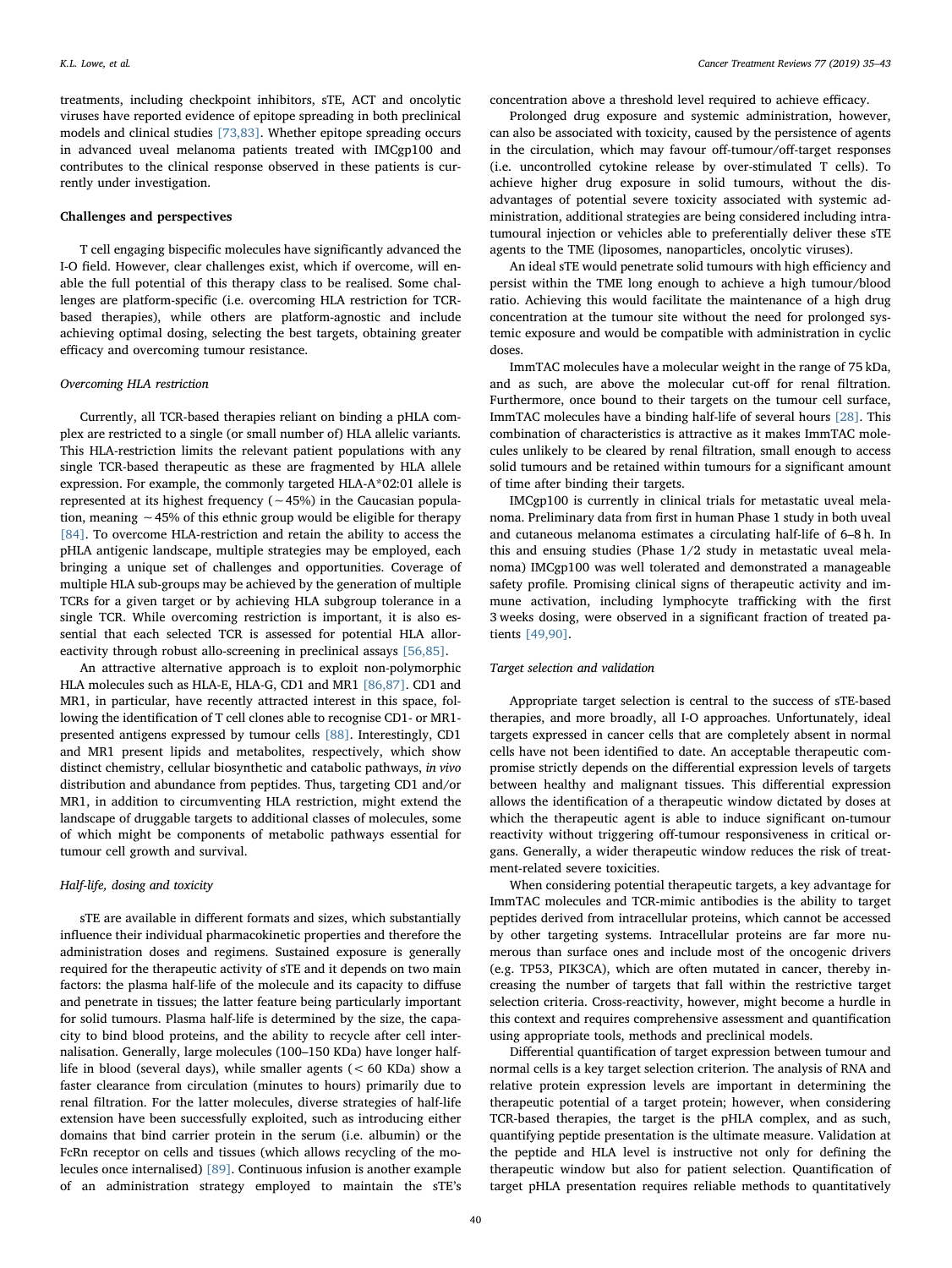analyse the HLA-bound peptidome, as well as to discriminate HLA expression at allelic levels, in healthy and malignant cells and tissues [\[56\]](#page-7-30). This is especially critical given that some cells within a tumour may acquire defects in their antigen processing or presenting machinery resulting in heterogeneous levels of pHLA [\[91\]](#page-8-14). However, ImmTAC molecules have been engineered to overcome low level expression of pHLA, with IMCgp100 showing efficacy against tumour cell lines expressing as few as 10 epitopes [\(Table 1\)](#page-3-1) [\[30\]](#page-7-43).

Heterogeneity of target expression, both across the patient population and within the same patient, adds another layer to the complexity to target selection. The abundance of a target can be influenced by a myriad of factors including the intrinsic biological variability of individual tumour cells and the environment to which they are exposed. In addition, primary, metastatic and relapsed tumours might show substantially different expression of target proteins. The technological advancement achieved in the high throughput 'omics' analysis of different biomolecules at population and individual cell levels will be instrumental in informing on these target selection considerations.

#### Activating the 'right' T cell response

sTE elicit polyclonal T cell activation independently of native T cell specificities. This is important to consider as different T cell populations contribute differently to cell-mediated immunity. It is well recognised that cytotoxic and helper T cells both contribute in different ways to support effective anti-tumour immune responses [\[92,93\].](#page-8-15) However, it is also known that certain T cell populations with immune-regulatory properties can directly and indirectly inhibit T cell reactivity, contribute to establishing an immune-suppressive TME, and even promote tumour progression [\[94](#page-8-16)–96]. An ideal sTE would not engage these T cell populations, thereby preventing them from exerting their immunesuppressive and tumourigenic functions. In this context, understanding the impact that specific T cell effector phenotypes may have on the efficacy of sTE could enhance the therapeutic potential of sTE. Moreover, identifying unique T effector cells associated with sTE responses will be instrumental in developing strategies to specifically support, expand and maintain these T cell populations.

In vitro, IMCgp100 preferentially redirects  $CD8 + T$  cells  $[28]$ , which may be due to the unique capacity of IMCgp100 to target an HLA-A2 presented epitope, whose natural recognition by T cells requires the CD8 co-receptor. Consequently, at the therapeutic doses used in patients, IMCgp100 might only induce full activation of CD8+ cytotoxic T cells, while engaging  $CD4+T$  cells sub-optimally. This could limit recruitment of CD4+ T-helper cells, which are major producers of inflammatory mediators (such as IL-6 and TNF-α) previously associated with severe sTE toxicity  $[97,98]$ , as well as CD4 + regulatory T cells, which have been linked with poor responses to different I-O agents [99–[102\].](#page-8-18)

The engagement and recruitment of T cells from the circulation to the tumour following systemic administration of any sTE is also an important feature to consider. Circulating T cells show high expression of CD3 and at least a proportion of systemic sTE may bind these T cells. However, this interaction is generally characterised by a fast off-rate, allowing the molecule to bind for only a short time (minutes) [\[25\]](#page-7-44). When tested in vitro in the absence of tumour targets most sTE, including ImmTAC molecules, do not induce T cell activation (assessed by proliferation, cytokine release or cytotoxicity) [\[25,28\].](#page-7-44) However, whether the initial weak contact with CD3 could trigger signalling in T cells resulting in a change of their migratory behaviour needs further investigation using more sensitive tools and read-outs.

While sTE redirect T cells to the tumour, immunosuppressive factors within the TME lead to T cell dysfunction [\[103,104\]](#page-8-19). Ideally, to achieve long-lasting efficacy, a therapy will need to not only recruit T cells to tumours but also to prevent their exhaustion and reactivate dysfunctional tumour-specific T cells already present. While sTEs could reactivate TILs, to prevent exhaustion there is good rationale for

combining sTE with checkpoint inhibitors, which together could enhance targeted T cell responses and alleviate the immunosuppressive TME.

#### Concluding remarks

The TCR-based ImmTAC platform constitutes a first-in-class biologic therapy that shows high potential for targeted tumour therapy, and promising capacity to overcome T cell tolerance and promote durable anti-tumour responses. IMCgp100 monotherapy is showing clinical promise in a 'cold' tumour setting with a high unmet need (uveal melanoma), including prolonged overall survival, a manageable safety profile, and T cell infiltration into tumours; supporting the value and potential of the ImmTAC platform within the I-O space [\[49\].](#page-7-25)

As our understanding of the mechanisms of tumour resistance and interplay of the tumour micro-environment increases, it will inform optimal selection of cancer therapies [\[105](#page-8-20)–107]. Strategies that induce a multifaceted attack of cancers, while concomitantly restraining the major cellular and environmental factors responsible for tumour resistance show the highest potential for future I-O approaches. The unique characteristics and versatility of ImmTAC molecules make them attractive as monotherapies as well as appealing partners for other immunotherapy agents. In particular, combining tumour-targeted therapies, such as ImmTAC molecules, with more systemic approaches, including checkpoint inhibitors and/or other agents that are able to promote a favourable immunological environment by supporting de novo endogenous T cell responses (such as innate immune cell engagers, oncolytic viruses or low dose chemotherapies) and limiting suppressive factors (for example myeloid and stromal immune-suppressive cells). The challenge moving forward is to envisage which combinations will be most effective, and this requires a deeper knowledge of the tumourimmune system interactions and insight from clinical data and patient outcomes from ongoing clinical investigations.

#### Acknowledgements

The authors would like to thank Joanne Oates, Stephen Hearty and Michelle McCully for their useful discussions and review of this manuscript.

#### Author contributions statement

All authors contributed to manuscript writing and review.

## Declaration of Competing Interest

All authors are employees of Immunocore Ltd and manuscript writing was entirely funded by this organisation.

#### References

- <span id="page-6-0"></span>[1] [Ribatti D. The concept of immune surveillance against tumors. The](http://refhub.elsevier.com/S0305-7372(19)30079-9/h0005) first theories. [Oncotarget 2017;8:7175](http://refhub.elsevier.com/S0305-7372(19)30079-9/h0005)–80.
- [2] [Spranger S, Gajewski TF. Mechanisms of tumor cell-intrinsic immune evasion. Ann](http://refhub.elsevier.com/S0305-7372(19)30079-9/h0010) [Rev Cancer Biol 2018;2:213](http://refhub.elsevier.com/S0305-7372(19)30079-9/h0010)–28.
- <span id="page-6-1"></span>[3] [Coley WB. The treatment of malignant tumors by repeated inoculations of er](http://refhub.elsevier.com/S0305-7372(19)30079-9/h0015)[ysipelas. With a report of ten original cases. 1893. Clin Orthop Relat Res](http://refhub.elsevier.com/S0305-7372(19)30079-9/h0015) [1991:3](http://refhub.elsevier.com/S0305-7372(19)30079-9/h0015)–11.
- [4] [Turcotte S, Rosenberg SA. Immunotherapy for metastatic solid cancers. Adv Surg](http://refhub.elsevier.com/S0305-7372(19)30079-9/h0020) [2011;45:341](http://refhub.elsevier.com/S0305-7372(19)30079-9/h0020)–60.
- [5] [Gonzalez S, Gonzalez-Rodriguez AP, Suarez-Alvarez B, Lopez-Soto A, Huergo-](http://refhub.elsevier.com/S0305-7372(19)30079-9/h0025)[Zapico L, Lopez-Larrea C. Conceptual aspects of self and nonself discrimination.](http://refhub.elsevier.com/S0305-7372(19)30079-9/h0025) [Self Nonself 2011;2:19](http://refhub.elsevier.com/S0305-7372(19)30079-9/h0025)–25.
- <span id="page-6-2"></span>[6] [Sharma P, Allison JP. Immune checkpoint targeting in cancer therapy: toward](http://refhub.elsevier.com/S0305-7372(19)30079-9/h0030) [combination strategies with curative potential. Cell 2015;161:205](http://refhub.elsevier.com/S0305-7372(19)30079-9/h0030)–14.
- <span id="page-6-3"></span>[Zappasodi R, Merghoub T, Wolchok JD. Emerging concepts for immune checkpoint](http://refhub.elsevier.com/S0305-7372(19)30079-9/h0035) [blockade-based combination therapies. Cancer Cell 2018;34:690.](http://refhub.elsevier.com/S0305-7372(19)30079-9/h0035)
- <span id="page-6-4"></span>[Zimmer L, Vaubel J, Mohr P, Hauschild A, Utikal J, Simon J, et al. Phase II DeCOG](http://refhub.elsevier.com/S0305-7372(19)30079-9/h0040)[study of ipilimumab in pretreated and treatment-naive patients with metastatic](http://refhub.elsevier.com/S0305-7372(19)30079-9/h0040) [uveal melanoma. PLoS One 2015;10:e0118564.](http://refhub.elsevier.com/S0305-7372(19)30079-9/h0040)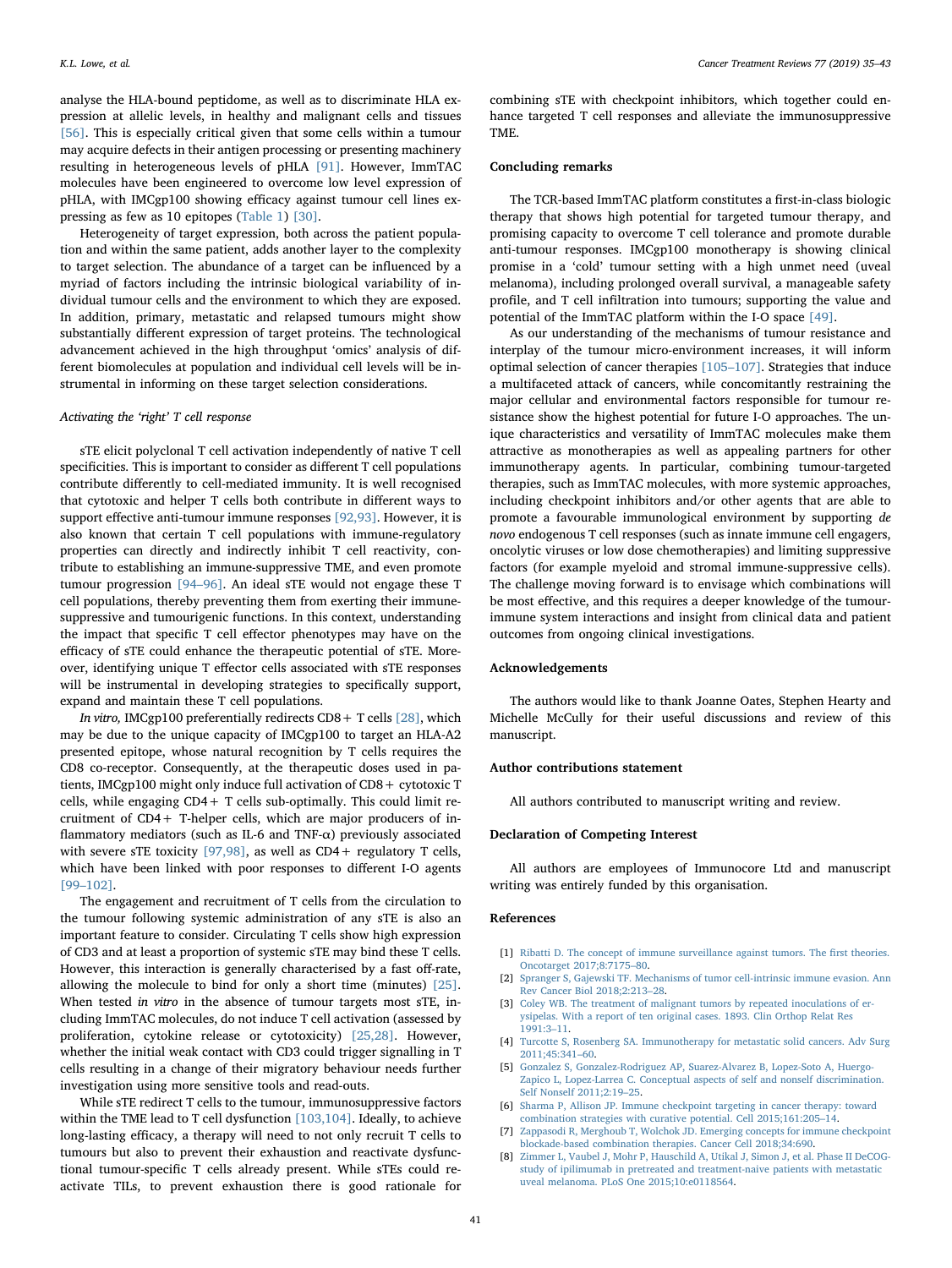- [9] Yarchoan M, Hopkins A, Jaff[ee EM. Tumor mutational burden and response rate to](http://refhub.elsevier.com/S0305-7372(19)30079-9/h0045) [PD-1 inhibition. New England J Med 2017;377:2500](http://refhub.elsevier.com/S0305-7372(19)30079-9/h0045)–1.
- <span id="page-7-0"></span>[10] [Sharma P, Shen Y, Wen S, Yamada S, Jungbluth AA, Gnjatic S, et al. CD8 tumor](http://refhub.elsevier.com/S0305-7372(19)30079-9/h0050)infi[ltrating lymphocytes are predictive of survival in muscle-invasive urothelial](http://refhub.elsevier.com/S0305-7372(19)30079-9/h0050) [carcinoma. Proc Nat Acad Sci USA 2007;104:3967](http://refhub.elsevier.com/S0305-7372(19)30079-9/h0050)–72.
- [11] [Fridman WH, Pages F, Sautes-Fridman C, Galon J. The immune contexture in](http://refhub.elsevier.com/S0305-7372(19)30079-9/h0055) [human tumours: impact on clinical outcome. Nat Rev Cancer 2012;12:298](http://refhub.elsevier.com/S0305-7372(19)30079-9/h0055)–306.
- [12] [Hwang WT, Adams SF, Tahirovic E, Hagemann IS, Coukos G. Prognostic sig](http://refhub.elsevier.com/S0305-7372(19)30079-9/h0060)nificance of tumor-infi[ltrating T cells in ovarian cancer: a meta-analysis. Gynecol](http://refhub.elsevier.com/S0305-7372(19)30079-9/h0060) [Oncol 2012;124:192](http://refhub.elsevier.com/S0305-7372(19)30079-9/h0060)–8.
- [13] [Noble F, Mellows T, McCormick Matthews LH, Bateman AC, Harris S, Underwood](http://refhub.elsevier.com/S0305-7372(19)30079-9/h0065) TJ, et al. Tumour infi[ltrating lymphocytes correlate with improved survival in](http://refhub.elsevier.com/S0305-7372(19)30079-9/h0065) [patients with oesophageal adenocarcinoma. Cancer Immunol Immunother](http://refhub.elsevier.com/S0305-7372(19)30079-9/h0065) [2016;65:651](http://refhub.elsevier.com/S0305-7372(19)30079-9/h0065)–62.
- [14] [Jiang D, Liu Y, Wang H, Wang H, Song Q, Sujie A, et al. Tumour in](http://refhub.elsevier.com/S0305-7372(19)30079-9/h0070)filtrating [lymphocytes correlate with improved survival in patients with esophageal squa](http://refhub.elsevier.com/S0305-7372(19)30079-9/h0070)[mous cell carcinoma. Sci Rep 2017;7:44823.](http://refhub.elsevier.com/S0305-7372(19)30079-9/h0070)
- [15] [Barnes TA, Amir E. HYPE or HOPE: the prognostic value of in](http://refhub.elsevier.com/S0305-7372(19)30079-9/h0075)filtrating immune [cells in cancer. Br J Cancer 2017;117:451.](http://refhub.elsevier.com/S0305-7372(19)30079-9/h0075)
- <span id="page-7-1"></span>[16] [Johnson LA, June CH. Driving gene-engineered T cell immunotherapy of cancer.](http://refhub.elsevier.com/S0305-7372(19)30079-9/h0080) [Cell Res 2017;27:38](http://refhub.elsevier.com/S0305-7372(19)30079-9/h0080)–58.
- <span id="page-7-2"></span>[17] [Lanitis E, Dangaj D, Irving M, Coukos G. Mechanisms regulating T-cell in](http://refhub.elsevier.com/S0305-7372(19)30079-9/h0085)filtration [and activity in solid tumors. Ann Oncol 2017;28:xii18](http://refhub.elsevier.com/S0305-7372(19)30079-9/h0085)–32.
- <span id="page-7-3"></span>[18] [D'Aloia MM, Zizzari IG, Sacchetti B, Pierelli L, Alimandi M. CAR-T cells: the long](http://refhub.elsevier.com/S0305-7372(19)30079-9/h0090) [and winding road to solid tumors. Cell Death Dis 2018;9:282.](http://refhub.elsevier.com/S0305-7372(19)30079-9/h0090)
- <span id="page-7-4"></span>[19] [Queudeville M, Handgretinger R, Ebinger M. Immunotargeting relapsed or re](http://refhub.elsevier.com/S0305-7372(19)30079-9/h0095)[fractory precursor B-cell acute lymphoblastic leukemia - role of blinatumomab.](http://refhub.elsevier.com/S0305-7372(19)30079-9/h0095) [Onco Targets Ther 2017;10:3567](http://refhub.elsevier.com/S0305-7372(19)30079-9/h0095)–78.
- <span id="page-7-5"></span>[20] [Lowe KL, Mackall CL, Norry E, Amado R, Jakobsen BK, Binder G. Fludarabine and](http://refhub.elsevier.com/S0305-7372(19)30079-9/h0100) [neurotoxicity in engineered T-cell therapy. Gene Ther 2018;25:176](http://refhub.elsevier.com/S0305-7372(19)30079-9/h0100)–91.
- [21] [Neelapu SS, Tummala S, Kebriaei P, Wierda W, Gutierrez C, Locke FL, et al.](http://refhub.elsevier.com/S0305-7372(19)30079-9/h0105) [Chimeric antigen receptor T-cell therapy - assessment and management of toxi](http://refhub.elsevier.com/S0305-7372(19)30079-9/h0105)[cities. Nat Rev Clin Oncol 2018;15:47](http://refhub.elsevier.com/S0305-7372(19)30079-9/h0105)–62.
- <span id="page-7-6"></span>[22] [Berdeja JG, Lin Y, Raje N, Munshi N, Siegel D, Liedtke M, et al. Durable clinical](http://refhub.elsevier.com/S0305-7372(19)30079-9/h0110) [responses in heavily pretreated patients with relapsed/refractory multiple mye](http://refhub.elsevier.com/S0305-7372(19)30079-9/h0110)[loma: updated results from a multicenter study of bb2121 Anti-Bcma CAR T cell](http://refhub.elsevier.com/S0305-7372(19)30079-9/h0110) [therapy. Blood 2017;130:740-.](http://refhub.elsevier.com/S0305-7372(19)30079-9/h0110)
- <span id="page-7-7"></span>[23] [D'Angelo SP, Melchiori L, Merchant MS, Bernstein D, Glod J, Kaplan R, et al.](http://refhub.elsevier.com/S0305-7372(19)30079-9/h0115) Antitumor [activity associated with prolonged persistence of adoptively transferred](http://refhub.elsevier.com/S0305-7372(19)30079-9/h0115) [NY-ESO-1 \(c259\)T cells in synovial sarcoma. Cancer Discov 2018;8:944](http://refhub.elsevier.com/S0305-7372(19)30079-9/h0115)–57.
- <span id="page-7-8"></span>[24] [Husain B, Ellerman D. Expanding the boundaries of biotherapeutics with bispeci](http://refhub.elsevier.com/S0305-7372(19)30079-9/h0120)fic [antibodies. BioDrugs : Clin Immunotherapeut, Biopharmaceut Gene Therapy](http://refhub.elsevier.com/S0305-7372(19)30079-9/h0120) [2018;32:441](http://refhub.elsevier.com/S0305-7372(19)30079-9/h0120)–64.
- <span id="page-7-44"></span>[25] [Wu Z, Cheung NV. T cell engaging bispeci](http://refhub.elsevier.com/S0305-7372(19)30079-9/h0125)fic antibody (T-BsAb): From technology [to therapeutics. Pharmacol Ther 2018;182:161](http://refhub.elsevier.com/S0305-7372(19)30079-9/h0125)–75.
- <span id="page-7-9"></span>[26] Rudolph MG, Stanfi[eld RL, Wilson IA. How TCRs bind MHCs, peptides, and cor](http://refhub.elsevier.com/S0305-7372(19)30079-9/h0130)[eceptors. Annu Rev Immunol 2006;24:419](http://refhub.elsevier.com/S0305-7372(19)30079-9/h0130)–66.
- <span id="page-7-10"></span>[27] [Sykulev Y, Joo M, Vturina I, Tsomides TJ, Eisen HN. Evidence that a single pep](http://refhub.elsevier.com/S0305-7372(19)30079-9/h0135)[tide-MHC complex on a target cell can elicit a cytolytic T cell response. Immunity](http://refhub.elsevier.com/S0305-7372(19)30079-9/h0135) [1996;4:565](http://refhub.elsevier.com/S0305-7372(19)30079-9/h0135)–71.
- <span id="page-7-11"></span>[28] [Liddy N, Bossi G, Adams KJ, Lissina A, Mahon TM, Hassan NJ, et al. Monoclonal](http://refhub.elsevier.com/S0305-7372(19)30079-9/h0140) [TCR-redirected tumor cell killing. Nat Med 2012;18:980](http://refhub.elsevier.com/S0305-7372(19)30079-9/h0140)–7.
- <span id="page-7-12"></span>[29] [Li Y, Moysey R, Molloy PE, Vuidepot AL, Mahon T, Baston E, et al. Directed](http://refhub.elsevier.com/S0305-7372(19)30079-9/h0145) [evolution of human T-cell receptors with picomolar a](http://refhub.elsevier.com/S0305-7372(19)30079-9/h0145)ffinities by phage display. Nat [Biotechnol 2005;23:349](http://refhub.elsevier.com/S0305-7372(19)30079-9/h0145)–54.
- <span id="page-7-43"></span>[30] [Bossi G, Gerry AB, Paston SJ, Sutton DH, Hassan NJ, Jakobsen BK. Examining the](http://refhub.elsevier.com/S0305-7372(19)30079-9/h0150) [presentation of tumor-associated antigens on peptide-pulsed T2 cells.](http://refhub.elsevier.com/S0305-7372(19)30079-9/h0150) [Oncoimmunology 2013;2:e26840.](http://refhub.elsevier.com/S0305-7372(19)30079-9/h0150)
- [31] [Purbhoo MA, Sutton DH, Brewer JE, Mullings RE, Hill ME, Mahon TM, et al.](http://refhub.elsevier.com/S0305-7372(19)30079-9/h0155) [Quantifying and imaging NY-ESO-1/LAGE-1-derived epitopes on tumor cells using](http://refhub.elsevier.com/S0305-7372(19)30079-9/h0155) high affi[nity T cell receptors. J Immunol 2006;176:7308](http://refhub.elsevier.com/S0305-7372(19)30079-9/h0155)–16.
- <span id="page-7-13"></span>[32] [Dunbar J, Knapp B, Fuchs A, Shi J, Deane CM. Examining variable domain or](http://refhub.elsevier.com/S0305-7372(19)30079-9/h0160)[ientations in antigen receptors gives insight into TCR-like antibody design. PLoS](http://refhub.elsevier.com/S0305-7372(19)30079-9/h0160) [Comput Biol 2014;10:e1003852.](http://refhub.elsevier.com/S0305-7372(19)30079-9/h0160)
- <span id="page-7-14"></span>[33] [Gunnarsen KS, Kristinsson SG, Justesen S, Frigstad T, Buus S, Bogen B, et al.](http://refhub.elsevier.com/S0305-7372(19)30079-9/h0165) [Chaperone-assisted thermostability engineering of a soluble T cell receptor using](http://refhub.elsevier.com/S0305-7372(19)30079-9/h0165) [phage display. Sci Rep 2013;3:1162.](http://refhub.elsevier.com/S0305-7372(19)30079-9/h0165)
- <span id="page-7-18"></span>[34] [Yuraszeck T, Kasichayanula S, Benjamin JE. Translation and clinical development](http://refhub.elsevier.com/S0305-7372(19)30079-9/h0170) of bispecifi[c T-cell engaging antibodies for cancer treatment. Clin Pharmacol Ther](http://refhub.elsevier.com/S0305-7372(19)30079-9/h0170) [2017;101:634](http://refhub.elsevier.com/S0305-7372(19)30079-9/h0170)–45.
- [35] Krishnamurthy A, Jimeno A. Bispecifi[c antibodies for cancer therapy: A review.](http://refhub.elsevier.com/S0305-7372(19)30079-9/h0175) [Pharmacol Ther 2017.](http://refhub.elsevier.com/S0305-7372(19)30079-9/h0175)
- <span id="page-7-16"></span>[36] [Brinkmann U, Kontermann RE. The making of bispeci](http://refhub.elsevier.com/S0305-7372(19)30079-9/h0180)fic antibodies. MAbs [2017;9:182](http://refhub.elsevier.com/S0305-7372(19)30079-9/h0180)–212.
- <span id="page-7-15"></span>[37] [Heiss MM, Murawa P, Koralewski P, Kutarska E, Kolesnik OO, Ivanchenko VV,](http://refhub.elsevier.com/S0305-7372(19)30079-9/h0185) [et al. The trifunctional antibody catumaxomab for the treatment of malignant](http://refhub.elsevier.com/S0305-7372(19)30079-9/h0185) ascites [due to epithelial cancer: Results of a prospective randomized phase II/III](http://refhub.elsevier.com/S0305-7372(19)30079-9/h0185) [trial. Int J Cancer 2010;127:2209](http://refhub.elsevier.com/S0305-7372(19)30079-9/h0185)–21.
- <span id="page-7-17"></span>[38] [Wolf E, Hofmeister R, Kufer P, Schlereth B, Baeuerle PA. BiTEs: bispeci](http://refhub.elsevier.com/S0305-7372(19)30079-9/h0190)fic antibody [constructs with unique anti-tumor activity. Drug Discov Today 2005;10:1237](http://refhub.elsevier.com/S0305-7372(19)30079-9/h0190)–44.
- [39] [Mack M, Riethmuller G, Kufer P. A small bispeci](http://refhub.elsevier.com/S0305-7372(19)30079-9/h0195)fic antibody construct expressed as [a functional single-chain molecule with high tumor cell cytotoxicity. Proc Nat](http://refhub.elsevier.com/S0305-7372(19)30079-9/h0195) [Acad Sci USA 1995;92:7021](http://refhub.elsevier.com/S0305-7372(19)30079-9/h0195)–5.
- [40] Loffl[er A, Kufer P, Lutterbuse R, Zettl F, Daniel PT, Schwenkenbecher JM, et al. A](http://refhub.elsevier.com/S0305-7372(19)30079-9/h0200) recombinant bispecifi[c single-chain antibody, CD19 x CD3, induces rapid and high](http://refhub.elsevier.com/S0305-7372(19)30079-9/h0200) [lymphoma-directed cytotoxicity by unstimulated T lymphocytes. Blood](http://refhub.elsevier.com/S0305-7372(19)30079-9/h0200)

[2000;95:2098](http://refhub.elsevier.com/S0305-7372(19)30079-9/h0200)–103.

- [41] [Topp MS, Gokbuget N, Stein AS, Zugmaier G, O'Brien S, Bargou RC, et al. Safety](http://refhub.elsevier.com/S0305-7372(19)30079-9/h0205) [and activity of blinatumomab for adult patients with relapsed or refractory B](http://refhub.elsevier.com/S0305-7372(19)30079-9/h0205)[precursor acute lymphoblastic leukaemia: a multicentre, single-arm, phase 2](http://refhub.elsevier.com/S0305-7372(19)30079-9/h0205) [study. Lancet Oncol 2015;16:57](http://refhub.elsevier.com/S0305-7372(19)30079-9/h0205)–66.
- <span id="page-7-19"></span>[42] [Gaudet F, Nemeth JF, McDaid R, Li Y, Harman B, Millar H, et al. Development of a](http://refhub.elsevier.com/S0305-7372(19)30079-9/h0210) CD123xCD3 bispecifi[c antibody \(JNJ-63709178\) for the treatment of acute mye](http://refhub.elsevier.com/S0305-7372(19)30079-9/h0210)[loid leukemia \(AML\). Blood 2016;128:2824-.](http://refhub.elsevier.com/S0305-7372(19)30079-9/h0210)
- <span id="page-7-20"></span>[43] [Bacac M, Fauti T, Sam J, Colombetti S, Weinzierl T, Ouaret D, et al. A Novel](http://refhub.elsevier.com/S0305-7372(19)30079-9/h0215) carcinoembryonic antigen T-cell bispecifi[c antibody \(CEA TCB\) for the treatment](http://refhub.elsevier.com/S0305-7372(19)30079-9/h0215) [of solid tumors. Clin Cancer Res 2016;22:3286](http://refhub.elsevier.com/S0305-7372(19)30079-9/h0215)–97.
- [44] [Klein C, Schaefer W, Regula JT. The use of CrossMAb technology for the genera](http://refhub.elsevier.com/S0305-7372(19)30079-9/h0220)tion of bi- and multispecifi[c antibodies. MAbs 2016;8:1010](http://refhub.elsevier.com/S0305-7372(19)30079-9/h0220)–20.
- <span id="page-7-21"></span>[45] [Back J, Wermke M, Macoin J, Croset A, Kauh JS, Reddy V. GBR1302: E](http://refhub.elsevier.com/S0305-7372(19)30079-9/h0225)ffect of CD3-HER2, a bispecifi[c T cell engager antibody, in trastuzumab-resistant cancers.](http://refhub.elsevier.com/S0305-7372(19)30079-9/h0225) [J Clin Oncol 2018;36:12053-.](http://refhub.elsevier.com/S0305-7372(19)30079-9/h0225)
- <span id="page-7-22"></span>[46] [Johnson S, Burke S, Huang L, Gorlatov S, Li H, Wang W, et al. E](http://refhub.elsevier.com/S0305-7372(19)30079-9/h0230)ffector cell recruitment with novel Fv-based dual-affi[nity re-targeting protein leads to potent](http://refhub.elsevier.com/S0305-7372(19)30079-9/h0230) [tumor cytolysis and in vivo B-cell depletion. J Mol Biol 2010;399:436](http://refhub.elsevier.com/S0305-7372(19)30079-9/h0230)–49.
- <span id="page-7-23"></span>[47] [McAleese F, Eser M. RECRUIT-TandAbs: harnessing the immune system to kill](http://refhub.elsevier.com/S0305-7372(19)30079-9/h0235) [cancer cells. Future Oncol 2012;8:687](http://refhub.elsevier.com/S0305-7372(19)30079-9/h0235)–95.
- <span id="page-7-24"></span>[48] [Cui Y, Huang Z, Chen H, Zhang X, Qi B, Liu H, et al. Abstract 2359: A-337, a potent](http://refhub.elsevier.com/S0305-7372(19)30079-9/h0240) bispecifi[c antibody targeting EpCAM×CD3, as a potential immunotherapeutic](http://refhub.elsevier.com/S0305-7372(19)30079-9/h0240) [agent for human solid tumors. Cancer Res 2016;76:2359-.](http://refhub.elsevier.com/S0305-7372(19)30079-9/h0240)
- <span id="page-7-25"></span>[49] [Sato T, Nathan PD, Hernandez-Aya L, Sacco JJ, Orlo](http://refhub.elsevier.com/S0305-7372(19)30079-9/h0245)ff MM, Visich J, et al. T cell [lysis in patients with metastatic uveal melanoma with gp100-directed TCR](http://refhub.elsevier.com/S0305-7372(19)30079-9/h0245) IMCgp100: Overall survival fi[ndings. J Clin Oncol 2018;36:9521-.](http://refhub.elsevier.com/S0305-7372(19)30079-9/h0245)
- <span id="page-7-26"></span>[50] [Hickman ES, Lomax ME, Jakobsen BK. Antigen selection for enhanced a](http://refhub.elsevier.com/S0305-7372(19)30079-9/h0250)ffinity T[cell receptor-based cancer therapies. J Biomol Screen 2016;21:769](http://refhub.elsevier.com/S0305-7372(19)30079-9/h0250)–85.
- <span id="page-7-27"></span>[51] [Garrido G, Tikhomirov IA, Rabasa A, Yang E, Gracia E, Iznaga N, et al. Bivalent](http://refhub.elsevier.com/S0305-7372(19)30079-9/h0255) binding by intermediate affi[nity of nimotuzumab: a contribution to explain anti](http://refhub.elsevier.com/S0305-7372(19)30079-9/h0255)body clinical profi[le. Cancer Biol Ther 2011;11:373](http://refhub.elsevier.com/S0305-7372(19)30079-9/h0255)–82.
- [52] Lutterbuese R, Raum T, Kischel R, Hoff[mann P, Mangold S, Rattel B, et al. cell](http://refhub.elsevier.com/S0305-7372(19)30079-9/h0260)engaging BiTE antibodies specifi[c for EGFR potently eliminate KRAS- and BRAF](http://refhub.elsevier.com/S0305-7372(19)30079-9/h0260)[mutated colorectal cancer cells. Proc. Nat. Acad. Sci. USA 2010;107:12605](http://refhub.elsevier.com/S0305-7372(19)30079-9/h0260)–10.
- [53] [Wuellner U, Klupsch K, Buller F, Attinger-Toller I, Santimaria R, Zbinden I, et al.](http://refhub.elsevier.com/S0305-7372(19)30079-9/h0265) Bispecifi[c CD3/HER2 targeting FynomAb induces redirected T cell-mediated cy](http://refhub.elsevier.com/S0305-7372(19)30079-9/h0265)[tolysis with high potency and enhanced tumor selectivity. Antibodies. 2015;4:426.](http://refhub.elsevier.com/S0305-7372(19)30079-9/h0265)
- <span id="page-7-28"></span>[54] [Bausch-Fluck D, Hofmann A, Bock T, Frei AP, Cerciello F, Jacobs A, et al. A mass](http://refhub.elsevier.com/S0305-7372(19)30079-9/h0270) [spectrometric-derived cell surface protein atlas. PLoS One 2015;10:e0121314.](http://refhub.elsevier.com/S0305-7372(19)30079-9/h0270)
- <span id="page-7-29"></span>[55] [Janitz M, Fiszer D, Michalczak-Janitz K, Lukaszyk A, Fernandez N, Skorupski W,](http://refhub.elsevier.com/S0305-7372(19)30079-9/h0275) [et al. Analysis of mRNA for class I HLA on human gametogenic cells. Mol Reprod](http://refhub.elsevier.com/S0305-7372(19)30079-9/h0275) [Dev 1994;38:231](http://refhub.elsevier.com/S0305-7372(19)30079-9/h0275)–7.
- <span id="page-7-30"></span>[56] [Harper J, Adams KJ, Bossi G, Wright DE, Stacey AR, Bedke N, et al. An approved in](http://refhub.elsevier.com/S0305-7372(19)30079-9/h0280) [vitro approach to preclinical safety and e](http://refhub.elsevier.com/S0305-7372(19)30079-9/h0280)fficacy evaluation of engineered T cell receptor anti-CD3 bispecifi[c \(ImmTAC\) molecules. PLoS One 2018;13:e0205491.](http://refhub.elsevier.com/S0305-7372(19)30079-9/h0280)
- [57] [Middleton MR, Steven NM, Evans TJ, Infante JR, Sznol M, Mulatero C, et al.](http://refhub.elsevier.com/S0305-7372(19)30079-9/h0285) pharmacokinetics and efficacy of IMCgp100, a fi[rst-in-class soluble TCR-antiCD3](http://refhub.elsevier.com/S0305-7372(19)30079-9/h0285) bispecifi[c t cell redirector with solid tumour activity: Results from the FIH study in](http://refhub.elsevier.com/S0305-7372(19)30079-9/h0285) [melanoma. J Clin Oncol 2016;34:3016-.](http://refhub.elsevier.com/S0305-7372(19)30079-9/h0285)
- <span id="page-7-31"></span>[58] [Schumacher TN, Schreiber RD. Neoantigens in cancer immunotherapy. Science](http://refhub.elsevier.com/S0305-7372(19)30079-9/h0290) [2015;348:69](http://refhub.elsevier.com/S0305-7372(19)30079-9/h0290)–74.
- <span id="page-7-32"></span>[59] [Karasaki T, Nagayama K, Kawashima M, Hiyama N, Murayama T, Kuwano H, et al.](http://refhub.elsevier.com/S0305-7372(19)30079-9/h0295) Identification of individual cancer-specifi[c somatic mutations for neoantigen-based](http://refhub.elsevier.com/S0305-7372(19)30079-9/h0295) [immunotherapy of lung cancer. J Thorac Oncol 2016;11:324](http://refhub.elsevier.com/S0305-7372(19)30079-9/h0295)–33.
- [60] [Gubin MM, Artyomov MN, Mardis ER, Schreiber RD. Tumor neoantigens: building](http://refhub.elsevier.com/S0305-7372(19)30079-9/h0300) [a framework for personalized cancer immunotherapy. J Clin Invest](http://refhub.elsevier.com/S0305-7372(19)30079-9/h0300) [2015;125:3413](http://refhub.elsevier.com/S0305-7372(19)30079-9/h0300)–21.
- <span id="page-7-33"></span>[61] [van den Bulk J, Verdegaal EM, de Miranda NF. Cancer immunotherapy: broad](http://refhub.elsevier.com/S0305-7372(19)30079-9/h0305)ening [the scope of targetable tumours. Open Biol 2018;8.](http://refhub.elsevier.com/S0305-7372(19)30079-9/h0305)
- <span id="page-7-34"></span>[62] Hulsmeyer M, Chames P, Hillig RC, Stanfi[eld RL, Held G, Coulie PG, et al. A major](http://refhub.elsevier.com/S0305-7372(19)30079-9/h0310) [histocompatibility complex-peptide-restricted antibody and t cell receptor mole](http://refhub.elsevier.com/S0305-7372(19)30079-9/h0310)[cules recognize their target by distinct binding modes: crystal structure of human](http://refhub.elsevier.com/S0305-7372(19)30079-9/h0310) [leukocyte antigen \(HLA\)-A1-MAGE-A1 in complex with FAB-HYB3. J Biol Chem](http://refhub.elsevier.com/S0305-7372(19)30079-9/h0310) [2005;280:2972](http://refhub.elsevier.com/S0305-7372(19)30079-9/h0310)–80.
- <span id="page-7-35"></span>[63] [Ataie N, Xiang J, Cheng N, Brea EJ, Lu W, Scheinberg DA, et al. Structure of a TCR](http://refhub.elsevier.com/S0305-7372(19)30079-9/h0315)[mimic antibody with target predicts pharmacogenetics. J Mol Biol](http://refhub.elsevier.com/S0305-7372(19)30079-9/h0315) [2016;428:194](http://refhub.elsevier.com/S0305-7372(19)30079-9/h0315)–205.
- <span id="page-7-36"></span>[64] [Stewart-Jones G, Wadle A, Hombach A, Shenderov E, Held G, Fischer E, et al.](http://refhub.elsevier.com/S0305-7372(19)30079-9/h0320) Rational development of high-affi[nity T-cell receptor-like antibodies. Proc Nat](http://refhub.elsevier.com/S0305-7372(19)30079-9/h0320) [Acad Sci USA 2009;106:5784](http://refhub.elsevier.com/S0305-7372(19)30079-9/h0320)–8.
- <span id="page-7-37"></span>[65] [Maus MV, Plotkin J, Jakka G, Stewart-Jones G, Riviere I, Merghoub T, et al. An](http://refhub.elsevier.com/S0305-7372(19)30079-9/h0325) [MHC-restricted antibody-based chimeric antigen receptor requires TCR-like a](http://refhub.elsevier.com/S0305-7372(19)30079-9/h0325)ffinity to maintain antigen specifi[city. Mol Ther Oncolytics 2016;3:1](http://refhub.elsevier.com/S0305-7372(19)30079-9/h0325)–9.
- <span id="page-7-38"></span>[66] [Chang AY, Dao T, Gejman RS, Jarvis CA, Scott A, Dubrovsky L, et al. A therapeutic](http://refhub.elsevier.com/S0305-7372(19)30079-9/h0330) [T cell receptor mimic antibody targets tumor-associated PRAME peptide/HLA-I](http://refhub.elsevier.com/S0305-7372(19)30079-9/h0330) [antigens. J Clin Invest 2017;127:3557.](http://refhub.elsevier.com/S0305-7372(19)30079-9/h0330)
- <span id="page-7-39"></span>[67] [Ahmed M, Lopez-Albaitero A, Pankov D, Santich BH, Liu H, Yan S, et al. TCR](http://refhub.elsevier.com/S0305-7372(19)30079-9/h0335)mimic bispecifi[c antibodies targeting LMP2A show potent activity against EBV](http://refhub.elsevier.com/S0305-7372(19)30079-9/h0335) [malignancies. JCI Insight 2018:3.](http://refhub.elsevier.com/S0305-7372(19)30079-9/h0335)
- <span id="page-7-40"></span>[68] [Sergeeva A, He H, Ruisaard K, St John L, Alatrash G, Clise-Dwyer K, et al. Activity](http://refhub.elsevier.com/S0305-7372(19)30079-9/h0340) [of 8F4, a T-cell receptor-like anti-PR1/HLA-A2 antibody, against primary human](http://refhub.elsevier.com/S0305-7372(19)30079-9/h0340) [AML in vivo. Leukemia 2016;30:1475](http://refhub.elsevier.com/S0305-7372(19)30079-9/h0340)–84.
- <span id="page-7-41"></span>[69] [Høydahl LS, Frick R, Sandlie I, Løset GÅ. Targeting the MHC ligandome by use of](http://refhub.elsevier.com/S0305-7372(19)30079-9/h0345) [TCR-like antibodies. Antibodies 2019;8:32.](http://refhub.elsevier.com/S0305-7372(19)30079-9/h0345)
- <span id="page-7-42"></span>[70] [Zhao Q, Ahmed M, Tassev DV, Hasan A, Kuo TY, Guo HF, et al. A](http://refhub.elsevier.com/S0305-7372(19)30079-9/h0350)ffinity maturation